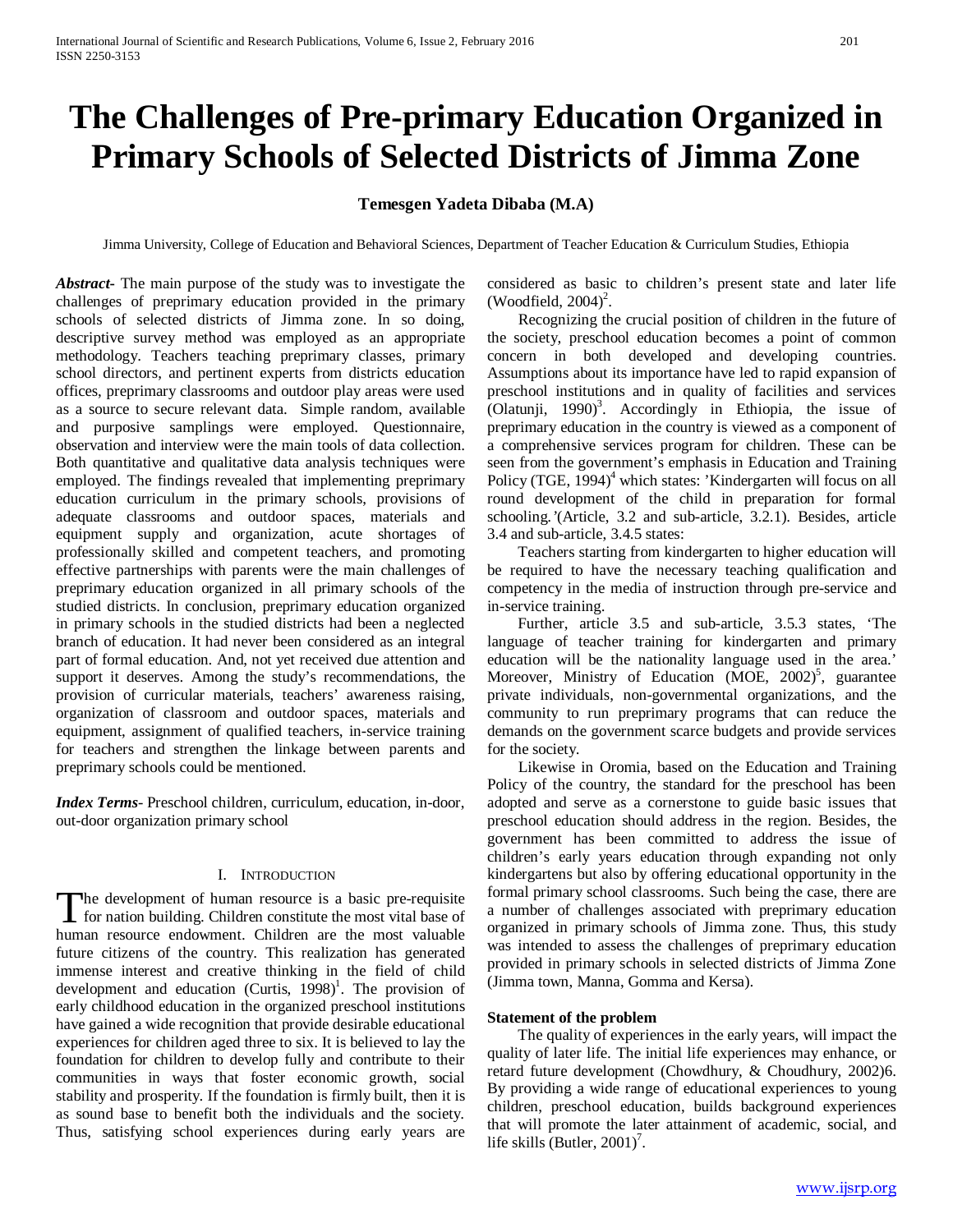In Ethiopia, the demand for preschool education has increased due to the growing recognition that the program can contribute to all aspects of children's development. Consequently, the issue of preschool education was given important place in the Education and Training Policy of the country to address the needs of preschool children. Based on the policy, in Oromia, kindergarten education as the first formal setup along the educational pathway is acknowledged to benefit children aged four to six. However, in reality it becomes difficult to have all preschool aged children access to kindergartens education. As a result, a preprimary education has been organized in the formal primary school classrooms. The justifications for the organization of preprimary education in the primary school classrooms is to bridge the gap between home and formal school life into which children will enter later. It is also intended to prepare children to start formal school life and promote academic achievement in schools ahead.

 Though studies are hardly exist in the area, primary school classrooms observation in Jimma Zone reveals, various challenges associated with preprimary education that calls for attention. Hence, early intervention is vital. Therefore, the analysis of the current practice of preprimary education organized in primary school classrooms will serve as an important source of knowledge and direction for further improvement of the situation. Hence, this study was intended to investigate the challenges of preprimary education organized in the primary schools of selected districts of Jimma Zone (Jimma town, Manna, Gomma and Kersa). In so doing, study would answer the following basic research questions.

 1. How far the curriculum of preprimary education was implemented as recommended in the primary school classrooms?

 2. How far the classrooms and outdoor spaces organization in the primary schools were conducive for children attending preprimary education?

 3. To what extent the materials and equipment of minimum requirements were available in the primary school for children attending preprimary education?

 4. Did teachers have the required professional competence in the area of preprimary education?

 5. To what extent parent-school relationships were maintained to assist preprimary school children's learning?

# **Objectives of the study**

 **General objective:** -The study was intended to investigate the challenges of preprimary education provided in the primary schools of selected districts of Jimma Zone. Specifically the study was designed to:

- find out the extent to which the curriculum of preprimary education was implemented in the primary school classrooms.
- identify the suitability of classrooms and outdoor spaces organization in the primary schools for children attending preprimary education.
- assess the availability of materials and equipment of minimum requirements for children attending preprimary education in the primary schools.
- examine the professional competence of teachers in the area of preprimary education.
- describe extent to which parent-school relationships were maintained to assist preprimary school children's learning.
- suggest some possible means and ways for further improvement of the situation of preprimary education in the primary schools.

# **Significances of the study**

 The findings of the study would be significant in the following ways.

 1. To improve the quality of services offered to children attending preprimary education in the primary schools.

 2. To inform school administrative bodies those areas that seek attention to enhance preprimary education in the primary schools.

 3. To increase the awareness of different levels of education authorities, such as the districts and zone education offices to ensure that at least minimum levels of program quality in preprimary education is maintained in the primary schools.

 4. To strengthen parent-school relationships to improve preprimary school children's learning.

 5. To serve as a springboard to conduct further and detailed research in the area of preprimary education provided in the primary schools in the region as a whole.

#### **Materials and methods Research design**

 In order to get relevant and sufficient information on research problem, mixed research design (quantitative and qualitative design was used). To this effect, a descriptive survey method was employed as an appropriate methodology. The method was selected because it could investigate adequately the challenges of preprimary education provided in the primary school classrooms in selected districts of Jimma Zone so that the intended purpose would be achieved.

# **Data sources**

 The main source of data for the study consisted of teachers teaching preprimary, primary school directors, and pertinent experts from districts education offices. In addition, preprimary classrooms and outdoor play areas were used as a source to secure relevant data. Moreover, relevant national and regional education policy documents were used as cornerstones of references of information for the study.

# **Sampling techniques**

 In order to obtain adequate samples for the study simple random and purposive samplings were employed. Simple random sampling was used to obtain primary schools providing preprimary education that were included in the samples. This was done by listing their names and drawing the required sample using lottery technique. Hence, twenty-three primary schools were selected as sources of data. Besides, thirty-five teachers teaching primary schools were made to fill the questionnaire. Purposive sampling was used to select informants such as primary schools directors, and districts education offices experts due to their close duties and responsibilities they hold in the area. Accordingly, ten directors and four districts level experts were interviewed. Further, thirteen classrooms and play areas were observed on purposive basis.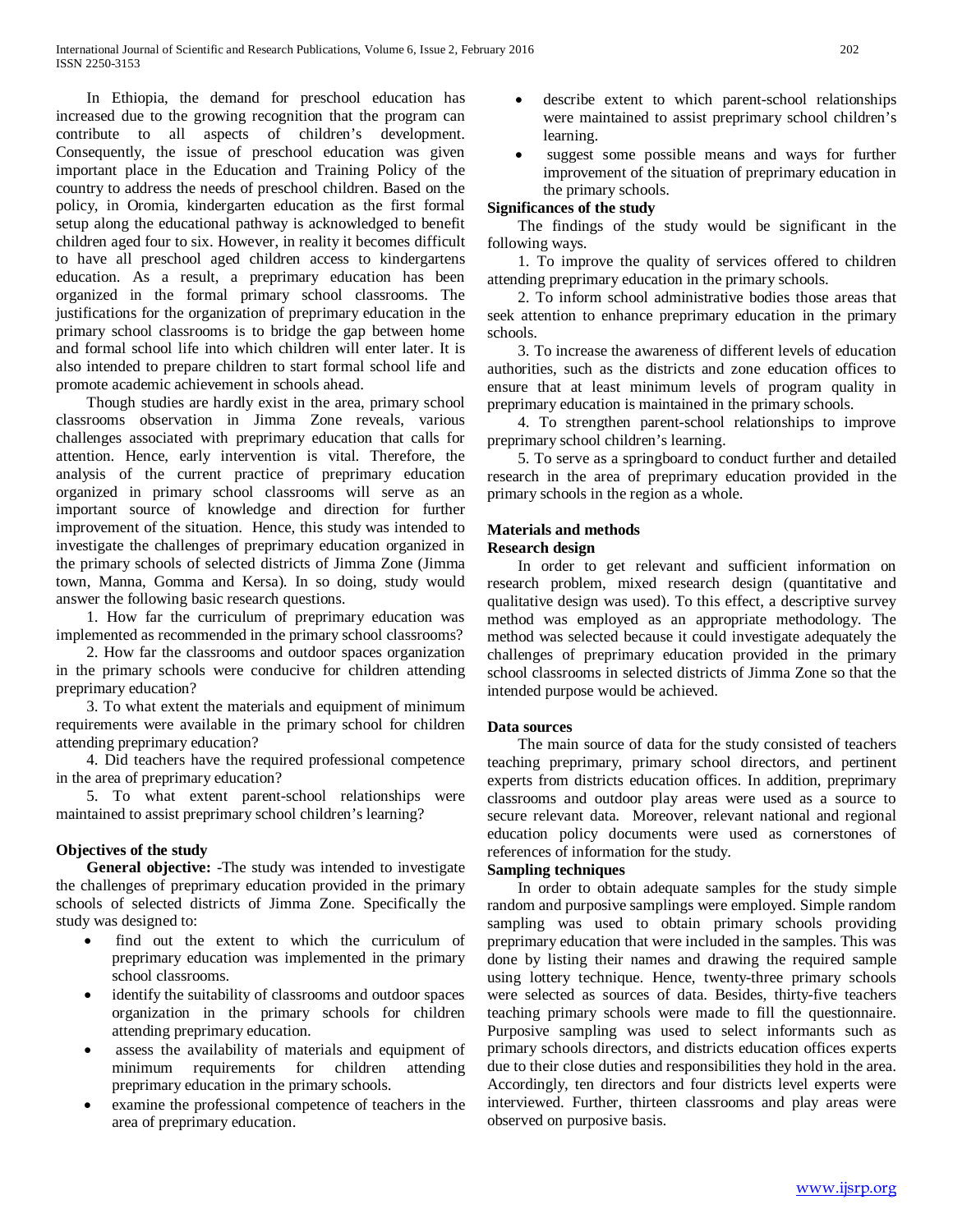#### **Data collection instruments**

 Both quantitative and qualitative instruments of data collection were used to collect data for the study. These consisted of questionnaire, observation and interview. Multiple instruments were used to check the consistency of information and to gather supplementary ideas, which would never be obtained by one means.

## **Data analysis**

 In order to conduct the analysis of data, descriptive statistical analysis such as percentage followed by descriptive statements was used. The data collected through close-ended questionnaires were summarized in tables and analyzed using percentage followed by descriptive statements. In addition, qualitative data collected through interviews, open-ended questionnaire and observation were analyzed using narration and the summary of the words of respondents. Finally, summary, conclusions and recommendations was made.

## **Data presentation, analysis and discussion**

 The data collected through close-ended questionnaires were presented in tables for each case, and analyzed using percentage followed by relevant discussions. Besides, qualitative data were used to supplement and explain quantitative data whenever necessary. This had been done under four main themes/headings. These were the extent of preschool curriculum implementation, adequacy of classroom and outdoor spaces, materials and equipment, and its organization, adequacy and professional competence of preprimary teachers and the extent of parentschool relationship to assist children's learning in the primary schools.

#### **1. The extent of preprimary curriculum implementation in the primary schools 2.**

 **1.1. The main objectives of the curriculum** 

**Table 1: The main objectives of the curriculum in the schools**

|                              | Respondents in |      |  |
|------------------------------|----------------|------|--|
| Objectives of the curriculum | No.            | $\%$ |  |
| Social development           |                | 14.3 |  |
| Intellectual development     |                | 54.3 |  |
| Physical development         |                | 22.8 |  |
| Emotional development        |                | 8.6  |  |

 As indicated in table 1 above, the great majority of respondents 19 (54.3%), selected intellectual development followed by physical development 8 (22.8%).Small number of respondents 5(14.3%) and 3(8.6%), selected social and emotional development respectively. This show that intellectual of children was more targeted at in the studied primary schools. Whereas, physical, social and emotional developments of children were least emphasized. Besides, the interview conducted with school directors, made clear that greater attention given to the intellectual and physical development of children than the rest. The evidence given was to prepare children for primary education. The objectives of preprimary education should not be limited or narrowed to intellectual development alone to prepare children for primary education. Such emphasis may be academically effective but may constrain the child's development in physical, social and emotional areas. Thus emphasis to all areas will provide rich experiences in living and learning. Therefore, the objectives of the curriculum lack focus on social and emotional development of children. The lack of balance to address the social and emotional development of children in the studied primary schools, might lead to lack of harmonious development of children's personality. Although, the nature of balance is a key focus of debate, many early years educators appropriately highlight a holistic nature of young children's development.

## **1.2. The availability of preprimary school curricular documents**

# **Table 2: The availability of preprimary school curricular documents**

| Types of document  | Alternative   | Responses in |      |
|--------------------|---------------|--------------|------|
|                    |               | No.          | $\%$ |
| Syllabus           | Available     | 3            | 8.6  |
|                    | Not available | 32           | 91.4 |
| Teacher's guide    | Available     |              |      |
|                    | Not available | 35           | 100  |
| Physical Education | Available     |              |      |
|                    | Not available | 35           | 100  |

 As indicated in table 2 above, the great majority of respondents 32(91.4%) indicated the absence of syllabus in their schools. Only 3(8.6%) of the respondents indicated the presence of syllabus in their schools. The responses revealed that syllabus does not exist in most of primary schools. Besides table 2, shows the absence of teacher's guide and student textbook. Respondents were asked to write what curricular materials they use in the absence of these documents. They said that primary school grade one syllabus, teacher's guide and textbooks had been used. In addition, during the interview the directors underlined the acute absence of curricular materials. The absence of these essential curricular materials such as syllabi, teacher's guide, and related materials that serve as a cornerstone to guide children's education were scarcely available in most kindergartens. The lack of essential curricular materials might make teachers to rely on personal whims in formulating objectives, selection of contents, methods, and assessment procedures. Nevertheless, mere personal impressions could not meet the demand of preschool education. It is clear that curricular documents should match the diverse nature of the learners. However, the data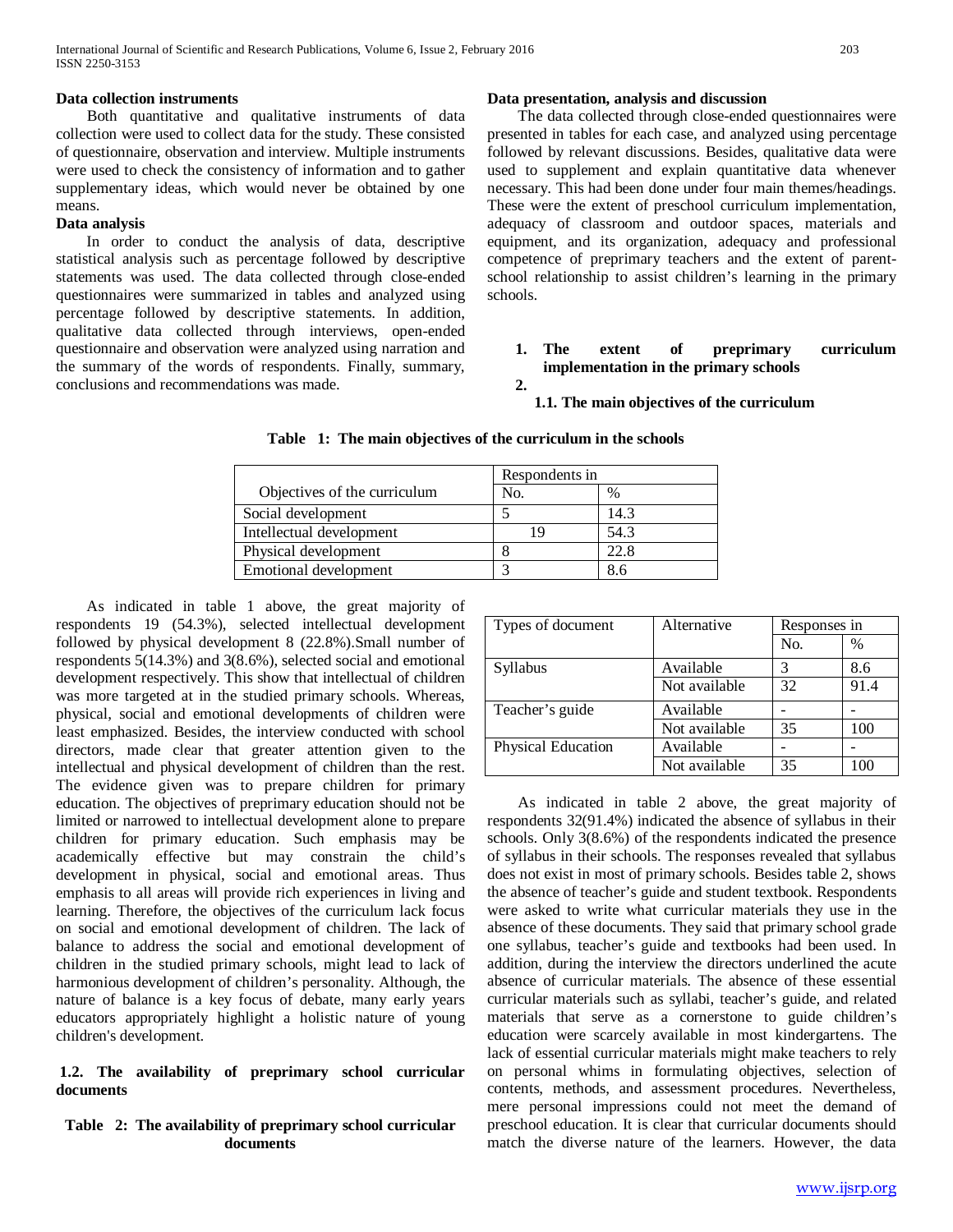revealed that primary schools had been using curricular documents which were beyond the maturity level of the children. This had little pedagogical significance.

## **1.3. The emphasis of the contents of the curriculum**

## **Table 3: The emphasis of the contents of the curriculum**

| Area of learning             | Responses in |      |
|------------------------------|--------------|------|
|                              | No.          | $\%$ |
| Aesthetic and creative       |              | 17.1 |
| <b>Environmental Science</b> |              | 14.3 |
| <b>Mathematics</b>           |              |      |
| Languages                    | 13           | 37.2 |
| <b>Physical Education</b>    |              |      |

 As indicated in table 3 above the great majority of respondents 13 (37.2%), selected languages followed by mathematics 7 (20%). Some respondents 6 (17.1%) selected aesthetic and creative. Small number of respondents 5 (14%), and 4 (11.4%) selected environmental science, and physical education respectively. This demonstrates that the contents of preprimary education in the studied primary schools were emphasized on languages and mathematics. Whereas, emphasis in the areas of physical education, environmental science, and aesthetic and creative were low.

 In the studied primary, greater schools emphasis was placed on languages and mathematics. In fact, introducing children to letters, numbers, and other language skills will give them easy entry into primary school. But, when preprimary education are much concerned with the teaching of specific subjects, it may lead to lack of building background experiences that will promote the attainment of academic, social and life skills. As a result, the content of the school curriculum lack a broad base of emphasis on experiences and activities with exposure to a variety of areas to build a firm foundation for later knowledge, attitudes and skills of children in the studied primary schools.

## **1.4. The most commonly used teaching methods**

|                     | Respondents in |      |  |
|---------------------|----------------|------|--|
| Teaching method     | No.            | $\%$ |  |
| Explanation         | 18             | 51.4 |  |
| Question and answer | 8              | 22.9 |  |
| Discussion          |                | 11.5 |  |
| Play                |                | 14.2 |  |
| Field trip          |                |      |  |
| Learning by doing   |                |      |  |
| Role Playing        |                |      |  |

**Table 4: The most commonly used teaching methods**

 As shown in table 4 above the majority of respondents 18(51.4%), indicated explanation, followed by question and answer 8 (22.9%). Some respondents 5(14.2%), and 4(11.5%) indicated play and discussion respectively. This shows that explanation, and question and answer were the most commonly used teaching methods in most of the preprimary education in the studied primary schools. Whereas, the rest methods were ignored. Besides, during observation the researcher witnessed in most classrooms more direct teaching and specific academic instruction with emphasis on telling, reading, showing and asking than the use of other methods. Questions flow from the direction of teachers only. Children were not encouraged to ask. Individual and cooperative learning were less observed. Children were never included in all activities to the best of their abilities. The use of techniques which foster motivation and engagement were less observed. Further, the interviewed directors agreed to the dominance of explanation, and question and answer; for the lack of teaching materials, absence of assistant teachers, lack of knowledge on the part of teachers how to teach young children. Hence, the use of child directed methods like play, discussion, role-playing, field trip and learning by doing provide opportunities for first-hand experiences, activities, discovery, exploration, experimentation and multi sensory approaches. These methods promote independence, cooperation, responsibility, consideration, tolerance and respect for the right of all others.

 On the other hand, in most of the studied primary schools, teacher directed attempt dominate rather than child-initiated learning that is the education of preprimary school children. The trends seem to become more academic and structured through the use of more books or specific instructional activities intended to improve children's achievement in first grade depending solely on prescribed material. But, one must be sure that verbal explanation or description does not make much sense to preschool children. Because, at this stage children learn more from what they can see, hear, feel and do for the fact that the more senses brought into use, the greater the amount of learning that take place.

 It is clear that factual information does not ensure the kind of experiences needed for young children in a world of continuous change. Children need to have a foundation how to understand concepts, apply skills, solve problems, work cooperatively, and take responsibility for their learning. Thus, the current more reliance on explanation and question and answering methods more of teacher directed in the studied primary schools, less guarantee to lay firm foundation for children.

**1.5. Utilization of instructional materials by teachers**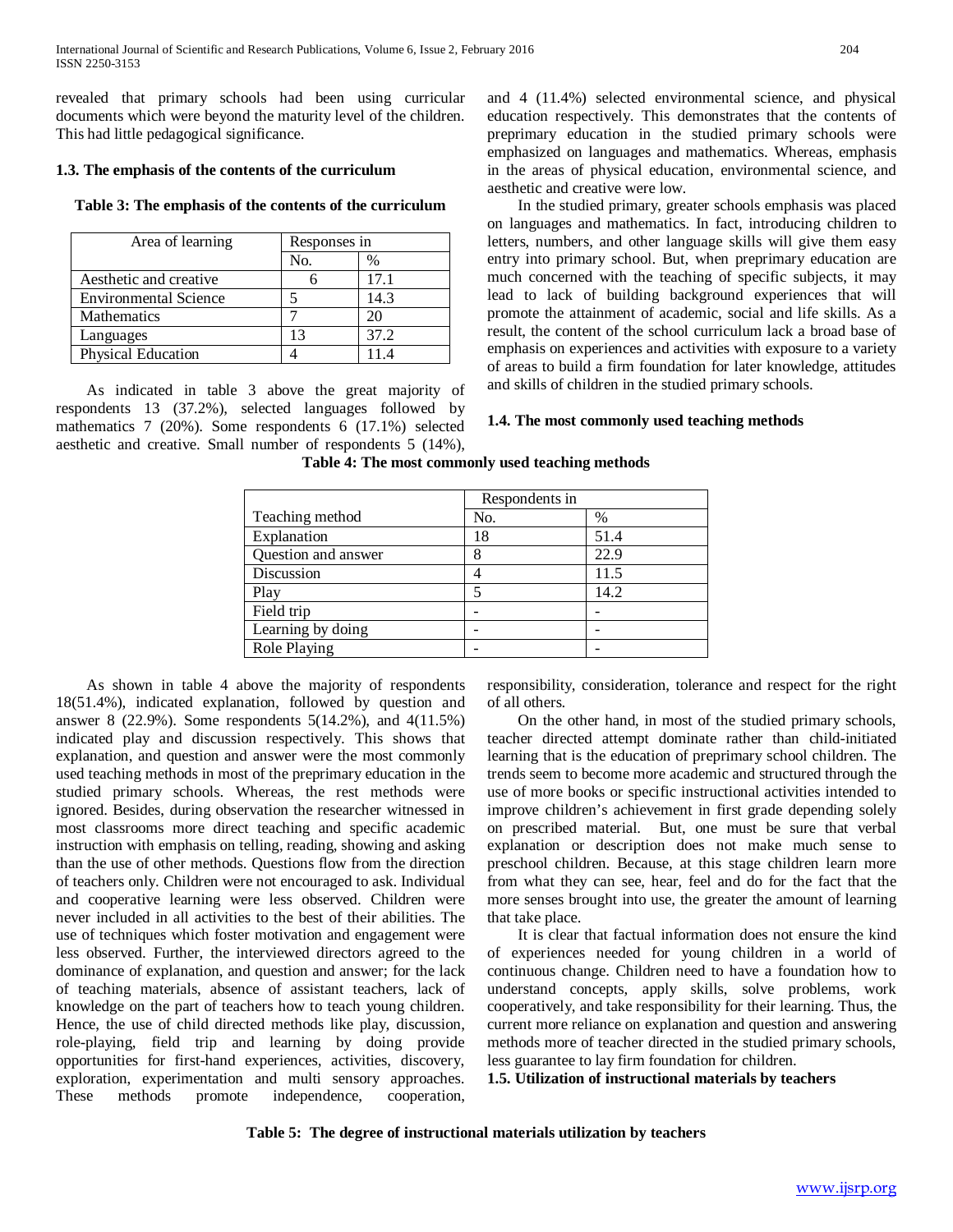|                       | Respondents in |      |
|-----------------------|----------------|------|
| Degree of utilization | No.            | $\%$ |
| Always                | 16             | 47.  |
| Sometimes             | 19             | 52.3 |
| Not at all            | -              | -    |

 The above table 5, shows the majority of respondents 19 (52.3%), slightly more than half replied they use instructional materials utilization sometimes. Whereas, the rest respondents 16(47.7%), said they use instructional materials always. This implies, they use instructional materials sometimes in most of the studied primary schools. However, direct classroom observation indicated the researcher, acute shortage of materials and teachers' dependency on picture reading, sound-letter association, letter naming and word discrimination from books, written on the sheet of papers or blackboard. Besides, most of the interviewed directors were never denied the critical shortage of instructional materials in the schools.

 The utilization of appropriate instructional materials provide opportunities for children to broaden and deepen their knowledge and understanding. Instructional materials support children's self initiated learning, stimulates interests, awareness and imagination. Consequently, the utilization of proper instructional materials by teachers in the schools enhances the effective implementation of the curriculum. Thus, the teachers' attempt of utilizationing instructional materials seems to be hampered by acute shortage of essential materials in the schools.

#### **1.6. The most commonly used assessment techniques**

|                            | Respondents in |      |  |
|----------------------------|----------------|------|--|
| Assessment technique       | No.            | %    |  |
| Test                       |                | 31.4 |  |
| Observation                | 6              | 17.1 |  |
| <b>Class Participation</b> | h              | 17.1 |  |
| Daily attendance           | −              | 20   |  |
| Writing and drawing work   |                | 14.2 |  |

**Table 6: The most commonly used assessment techniques**

 As depicted in table 6 above the majority of respondents 11(31.4%), selected test as the most commonly used assessment technique followed by daily attendance 7(20%). Class participation and observation each accounted equally 6(17.1%) by respondents respectively. Small number of respondents 5 (14.2%), selected writing and drawing work of children. This indicates that test was the most commonly used assessment technique followed by daily attendance. In contrast, observation, class participation, writing and drawing work of children, daily attendance and observation were the least used techniques of assessment in most of the studied primary schools in the education of preprimary children. Further, the use of observation results in more accurate findings and does not threaten the child's sense of safety and active exploration. Formal tests do not fit the nature of young children. In addition, more reliance on test, daily attendance and class participation, provide partial information about children's performance. For, it never takes into account the activities of young children, which are equally important in the outdoor environment. As a result, it lacks validity and reliability to identify the interests, needs, and problems of children so that appropriate indoors and outdoors activities to individuals and groups of children, will be planned and provided. Therefore, appropriate assessment techniques that provide complete picture of children both in the classroom and outdoor environments were not used in most of the studied primary schools in the education of preprimary children.

## **1.7. The most commonly used children's record keeping system**

|  |  | Table 7: The most commonly used children's record keeping system |  |  |  |
|--|--|------------------------------------------------------------------|--|--|--|
|  |  |                                                                  |  |  |  |

|                  | Responses in |      |  |
|------------------|--------------|------|--|
| Types of record  | No.          | $\%$ |  |
| Anecdotal        |              | 8.6  |  |
| Admission        |              |      |  |
| Daily attendance |              |      |  |

 As revealed in table 7 above, the great majority of respondents 28(80%), indicated the use of daily attendance. Some of the respondents 4(11.4%), indicated admission record, and very small number of respondents 3(8.6%), indicated

anecdotal record. This shows that daily attendance was the main record keeping system mostly used in the studied primary schools in the education of preprimary children. Besides, it was also observed by the researcher that in all daily attendance and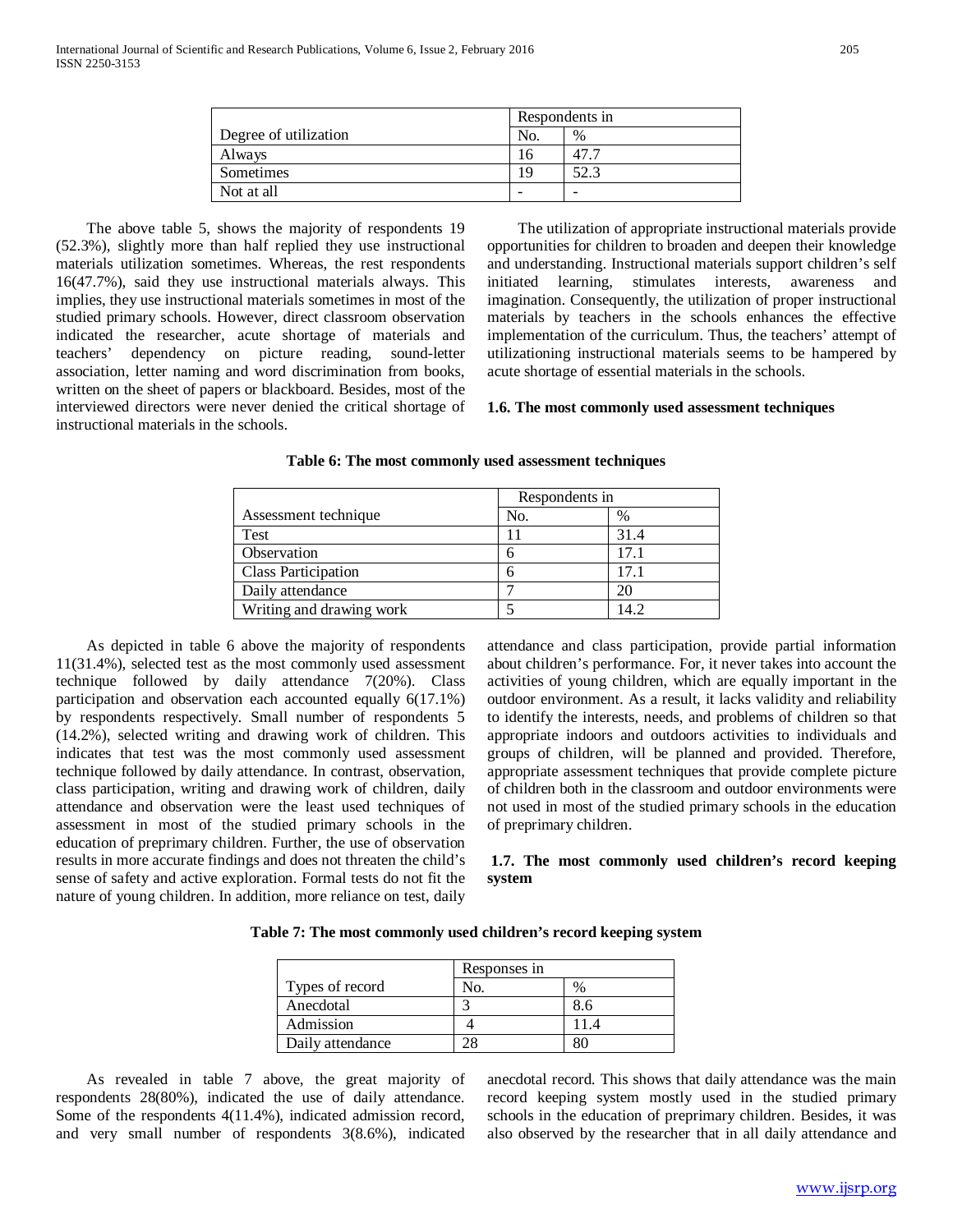admission record were the only available records about the child. Daily attendance was used for checking regular attendance of each child. While admission record, was used for registration each child in to the school. Besides, records for each child containing all significant data, concerning assessment, educational plans, special reports and records of progress less prevail.

 Further, most of the interviewed directors admitted the inadequacy of keeping record for each child. The rationale behind were the lack of know- how on the part of teachers that made keeping appropriate record for each child difficult in the school. In the studied primary schools were not accustomed to keep appropriate records of children's progress in order to have information ready to transfer with child from year to year. An individual profile, which includes pertinent information about the child's performance in the curriculum areas, estimates of social and emotional adjustments, family background and examples of his/her work were not available. They use daily attendance and admission records, which provide a very little information about the child and that never, reflect a complete picture of the child. The habit of compiling and using records for academic guidance and to share concerns with parents was not practiced. Therefore; appropriate records containing reliable, accurate, and well organized information were not kept in the education of preprimary children in the studied schools. The lack of which might make difficult to provide academic guidance, to share concern with parents, and to achieve continuity in the children's educational progress.

#### II. ADEQUACY OF CLASSROOM AND OUTDOOR SPACES, MATERIALS AND EQUIPMENT, AND ITS ORGANIZATION

## **2.1. Adequacy of classroom space, materials and equipment and its organization**

|                                    | Responses |      |            |      |              |               |  |
|------------------------------------|-----------|------|------------|------|--------------|---------------|--|
| Item                               | Adequate  |      | Inadequate |      | Non-existent |               |  |
|                                    | No.       | $\%$ | No.        | $\%$ | No.          | $\frac{0}{0}$ |  |
| Space provided per child           |           | 25.7 | 26         | 74.3 |              |               |  |
| Organization of activity centers   |           |      | 3          | 8.6  | 32           | 91.4          |  |
| Supply of materials in the centers |           |      |            | 4.3  | 30           | 85.7          |  |
| Arrangement of materials           |           |      |            | 20   | 28           | 80            |  |
| Access for utilization             |           |      | 6          | 17.1 | 29           | 82.9          |  |
| Tables, chairs and shelves         |           | 5.7  | 33         | 94.3 |              |               |  |

## **Table 8: Classroom space, materials and equipment and its organization**

 The first item in table 8 above reveals classroom space provided per child. Then, the majority of respondents 26(74.3%), judged classroom space provided per child was inadequate. The remaining number of respondents 9(25.7%), said adequate. This shows that the inadequacy of classroom space provided per child in most of the primary schools. Besides, as observed by the researcher, the problem of classroom space differs from school to school. In some schools such as Hermata, Yebu and Ras Dasta large number of children over sixty (60) was observed attending their education. While, in some schools such as Buture and Garuke the rooms were not primarily built for classroom purpose. They were built initially either for office or other purposes but used as classroom for education of preprimary school children. Amazing in Agaro No. 2 instructional resource centre was used as a classroom. As a result, the classrooms were so much compacted and unable to accommodate children.

In the studied primary schools, the classroom space provided per child was under sized resulting in crowded class either due to large number of children in each class above the standard or small size of classroom below the standard to accommodate children. Therefore, it is evident to say that the classroom space under which both teachers and children work, greatly affects the success of the objectives of the program. Likewise, based on the responses obtained most of the studied primary schools were unable to provide appropriate classroom working space for the group of children attending. This likely to limit, children's attending and engagement in tasks and creates tensions for both teachers and children to work with satisfaction. This in turn affects the proper achievement of the objectives of the program. Regarding the organization of activity centers or corners in the classroom, table 8 indicates, the great majority of respondents 32 (91.4%), judged the organization of activity centers as nonexistent. The rest very small number of respondents, 3 (8.6%), judged it as inadequate. This reveals that the organization of activity centers in most of primary schools non-existent.

 Table 8 also depicts the supply of materials in the centers, non-existent, for the vast majority of respondents 30(85.7%), judged it. Only small number of respondents 5(14.3%), judged it as inadequate. This indicates the supply of materials in the activity centers in the primary schools was on-existent. The researcher also witnessed the fact that in observed primary schools, there were no clearly defined activity centers. Materials of all sorts such as literary, manipulative, construction, aesthetic, creative and natural materials were lacking. The only available materials were; limited number of charts, and small mounted pictures hang-up or posted on the wall. The habit of collecting natural objects easily available from local environment was minimum. Directors were also interviewed, and they reacted; to the financial constraints to supply it with required materials, lack of interest and know how on the part of teachers to organize the centers.

 There is no doubt that organization of activity centers and supply of adequate materials and equipment in the centers, are crucial aspect in determining the effectiveness of preschool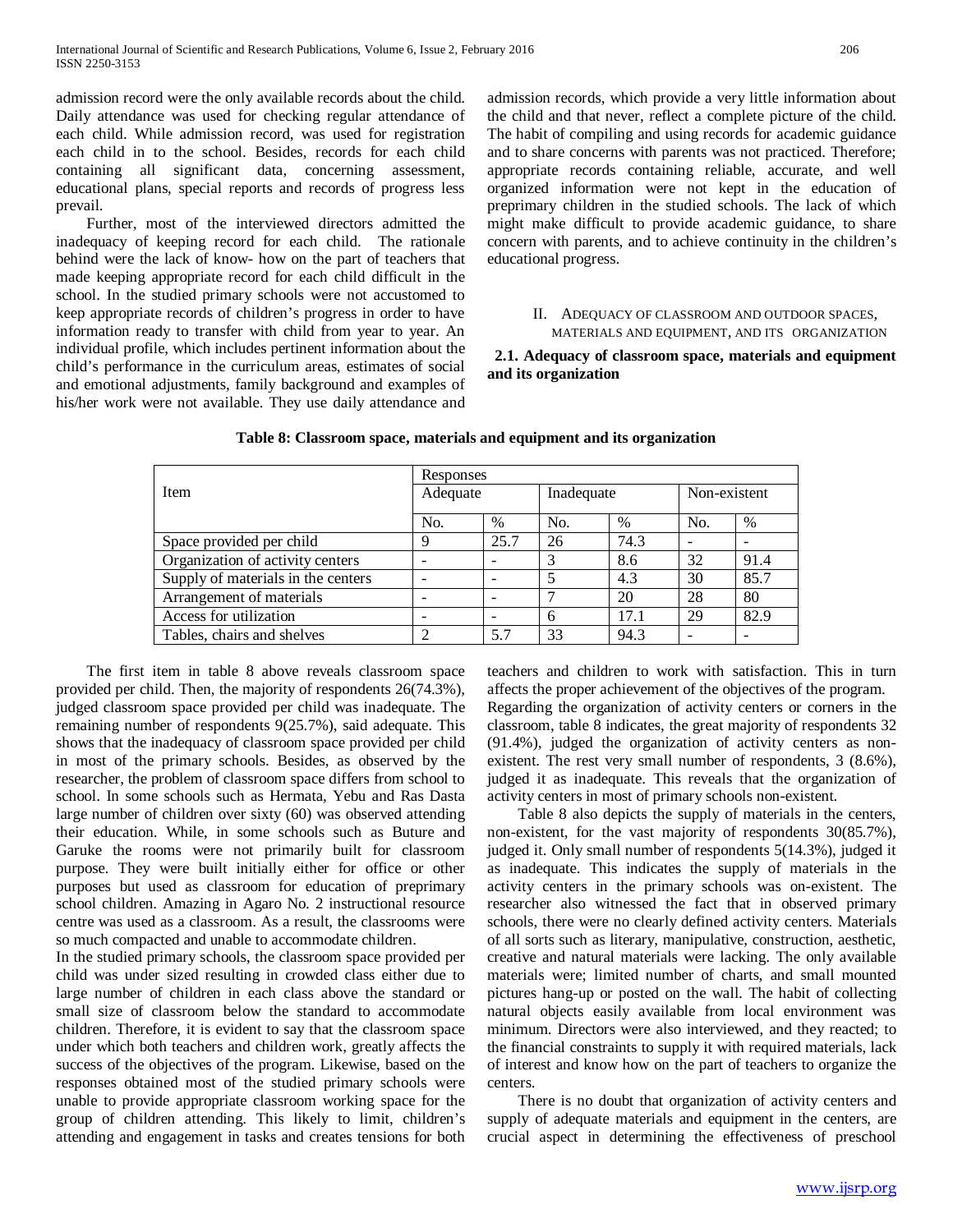program. It provides ample opportunities for children to gain experiences and skills in handling materials, try out and develops their creative and explorative urges, discover and test possibilities of learning that promote the attainment of the objectives of the program.

 Indeed, the use of carefully resourced activity centers in the classroom promotes the attainment of the objectives of the program. On the contrary, the lack or absence, as in the studied primary schools, undoubtedly, can retard or inhibit the attainment of objectives of the program as recommended. In general, based on the results, it would be possible to infer that the organization of activity centers and the supply of materials and equipment almost all primary schools were inadequate. This being the case, most children were undoubtedly, unfortunate to have wide opportunities for first-hand experiencing, discovery, exploration, experimentation and the use of multi sensory approach. Further, it hampers effective use of appropriate teaching methods and assessment techniques, limits the roles of teacher and children as well as proper implementation of the curriculum.

 As to an orderly arrangement of the available materials and equipment in the classroom, table 8 shows, most respondents 28(80%) judged the arrangement was non-existent. While, the remaining number of respondents 7(20%), judged it as inadequate. This shows that the available materials and equipment in most schools were not arranged properly.

 Related to an orderly arrangement of materials and equipment table 8 reveals, access to the utilization of the available materials and equipment was found to be inadequate for the majority of respondents 29(82.9%) judged it as nonexistent. The remaining 6(17.1%) of respondents judged it as inadequate. This reveals access to the utilization of the available materials and equipment in most schools was either non-existent or inadequate. It was also observed by the researcher, that the scarcely available literary materials, toys, and equipment in very limited schools were not arranged by types of activity, concepts, and sequentially. These were placed at one corner of the room. Chairs / benches and tables were arranged in rows, even though free movement seems difficult. Therefore, the arrangement of the materials available could not provide easy self serving approach in the studied primary schools.

 The last, but not the least, worth considering in classroom organization was the availability of child-sized tables, chairs/ benches and shelves. Table 8, depicts where the majority of respondents 33(94.3%), judged tables, benches and shelves as inadequate. The rest number of respondents 2 (33%), judged it as adequate. This reveals, in most of the studied primary schools, chairs/benches, tables and shelves were inadequate. Besides, it was observed by the researcher, that in almost all primary schools a single bench was shared among three or four children that were prepared for primary school students. Besides, the benches and tables were not appropriate in relation to developmental level of children and not comfortable for use. Exceptions were noted in Mendera where children were provided with chair, proper height to children.

 In order to meet the needs of young children in the preprimary education, calls for appropriate kinds of equipment, which are essential for the program. Tables, benches / chairs and shelves must be selected to meet the needs of kindergarten children. They must afford an opportunity for children to sit and work comfortably. The equipment needs to be suitable for use and adequate for the group of children attending. The inadequacy of the equipment, as in the most of studied primary schools, tends usually to create discomfort and fatigue, which invite children to lack of attention and concentration to their own learning. It would also open the door for the occurrence of misbehavior. Therefore, appropriate child-sized tables, chairs/ benches, and shelves were inadequate in most of the kindergartens for the children's attending in the centers. The inadequacy might hamper the achievement of educational objectives intended in these kindergartens, as recommended.

# **2.2. Organization of outdoor space, materials and equipment**

|                              | Responses |      |            |      |              |      |
|------------------------------|-----------|------|------------|------|--------------|------|
| Item                         | Adequate  |      | Inadequate |      | Non-existent |      |
|                              | No.       | $\%$ | No.        | $\%$ | $\%$         | $\%$ |
| Outdoor space and playground | 10        | 28.6 | 25         | 71.4 |              |      |
| Safety condition             |           | 25.7 | 26         | 74.3 |              |      |
| Supply of equipment          |           |      |            | 8.6  | 32           | 91.4 |
| Selection of equipment       |           |      |            | 5.7  | 33           | 94.3 |
| Arrangement of equipment     |           | 14.3 | 30         | 85.7 |              |      |
| Durability of equipment      |           | 20   | 28         | 80   |              |      |

**Table 9: Outdoor space, materials and equipment and its organization**

 Regarding outdoor space and playground, table 9 indicates, the majority of respondents 25(71.4%), judged outdoor space and playground as inadequate. Whereas, the remaining number of respondents 10(28.6%), judged it as adequate. Besides as to, the safety conditions of playground, the majority of respondents 26(74.3%), judged its safety as inadequate. Whereas, the remaining number of respondents 9 (25.7%), judged it as adequate. The responses obtained show that outdoor space and playground as well as its safety conditions were inadequate in

most of primary schools was not adequate for the preprimary children. As observed by the researcher, except for Mendera there was no separate play ground the available for preprimary school children. The safety conditions were also poor for broken parts; stones, end edges and other unnecessary materials were found occupying many spaces. Further, directors were interviewed and explained the reason for inadequacy of outdoor space. Then they said that there was lack of clear direction for the organization of separate play ground. They had admitted, the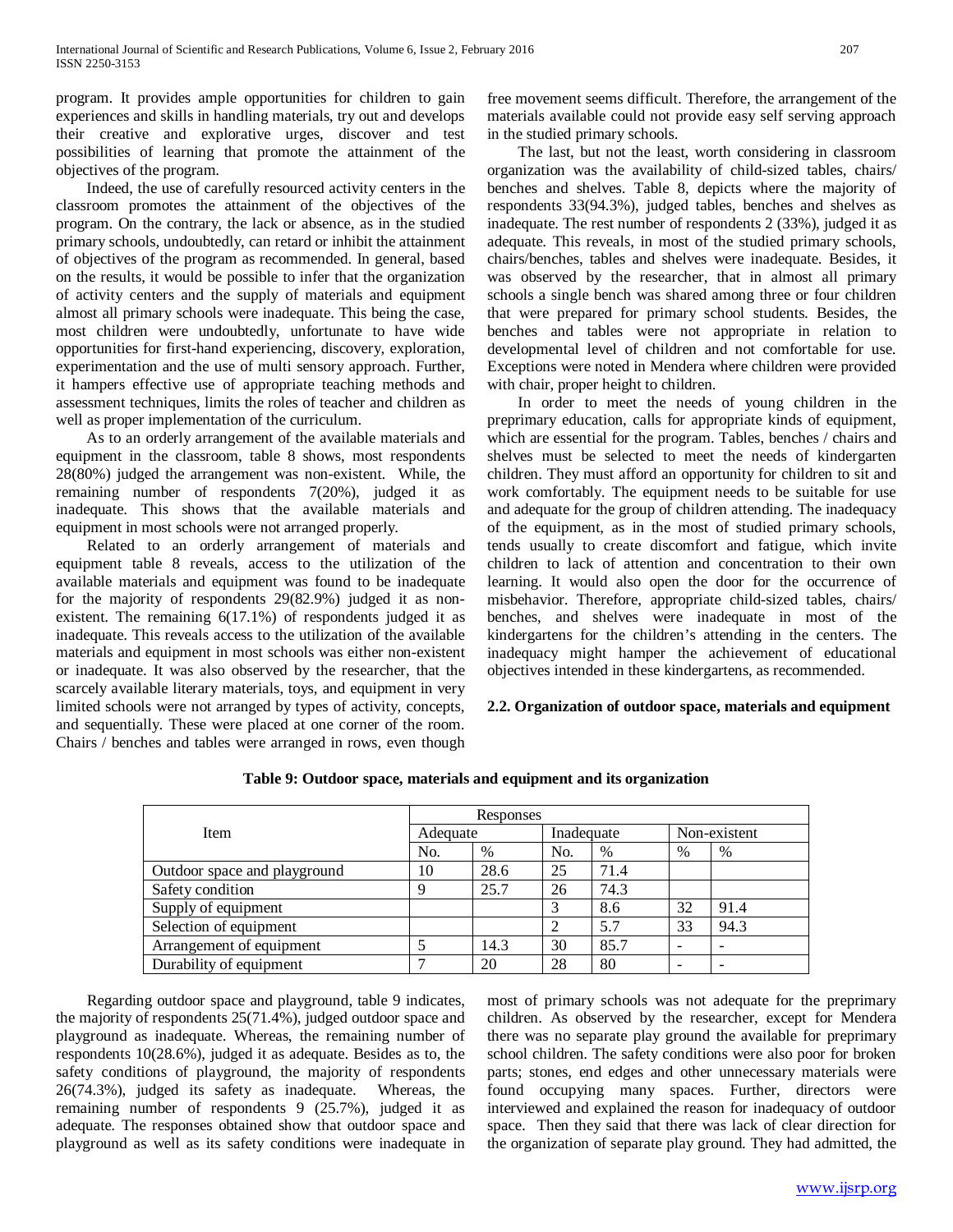problem of safety conditions was due to lack of attention from the schools.

 It is evident that outdoors space and playground as well as its safety have been identified as a powerful tool for play and development of children. The range and qualities offered can have significant impact on children's opportunities for learning. Ideal equipment and materials are of little value without adequate playground and if children do not feel emotionally safe and relaxed to explore and move around freely. Hence, there should be plenty of open space and playground with physical and psychological safety and security for children. Since, children need to be protected from danger. Such being the case, the lack of adequate outdoor space and playground as well as its safety, as in most of the studied primary schools, limit children's opportunities to investigate and explore their environments; to learn to live with peers, to interact freely with materials and equipment available. Therefore, the outdoor space and playground as well as its safety found to be inadequate in almost all primary schools. This would limit children's possibilities for play, to exercise and develop physical skills, to build selfconfidence, and competence, which are the main goals of preprimary school education program.

 With respect to the supply of outdoor materials and equipment, table 9 reveals, almost all respondents 32(91.4%), judged the supply non-existent. The rest respondents 3(8.6%) judged it as inadequate. In the same vine, table 9 also indicates where the vast majority of respondents 33 (94.3%) judged the selection of outdoor play materials and equipment as nonexistent. While, some respondents 2 (5.7%), judged it as inadequate. In both cases, the responses indicated that the supply and selection of outdoor play materials and equipment as nonexistent or were inadequate. Direct observation of playground by the researcher, also justified the critical shortage and lack of selection of play equipment in the kindergartens. Equipment of minimum essentials like balance, tricycle, crawling tunnels, climbing frames, swinging, etc. were not available in almost all schools. In addition, the interviewed directors never denied the acute shortage of outdoor play equipment, but raised budget constraint. So the supply and selection of outdoor play materials and equipment were not adequate. As a result, children might be found in depressed situations to have their individual and group interests for play never met. This might affect adversely children's opportunities for developing a wide range of social skills, physical coordination and mental discipline as well as competence.

 As to the arrangement of the available outdoor play materials and equipment, table 9 depicts, the greater number of respondents, 30(85.7%) judged the arrangement as inadequate. Whereas, the remaining number of respondents 5(14.3%), judged it as adequate. Concerning durability of the available outdoor play materials and equipment, table 10 shows the great majority of respondents 28(80%), judged the durability as inadequate. In contrast, the rest number of respondents 7(20%), judged it as adequate. The responses revealed that both the arrangement and durability of the available outdoor play equipment were inadequate in almost all primary schools. It was also observed by the researcher, the outdoor play materials and equipment was not available outside. It is known that the arrangement and durability of outdoor play materials and equipment can stimulate play. When each item is durable children can use it without fear for longer time. When equipment is placed properly children can play without interfering with other play group. In addition, proper arrangement can make possible for the teacher to give help when help is needed and to carryout effective supervision. Therefore, the arrangement and durability of the outdoors play materials and equipment was found to be inadequate in most schools.

## III. ADEQUACY AND PROFESSIONAL COMPETENCE OF TEACHERS FOR PREPRIMARY CLASSES

## *3***.1. Teacher's assignment in to preprimary classes**

|                                                | Respondents in |               |
|------------------------------------------------|----------------|---------------|
| The system of assignment                       | No.            | $\frac{0}{0}$ |
| Voluntary assignment                           |                |               |
| School administration forced school assignment | 29             | 82.9          |

**Table 10: Teacher's assignment in to preprimary classes**

As shown in table 10 above the great majority of teachers 29(82.9) were assigned to teach preprimary school children by school administration. Only 6(17.1%) of teachers were assigned to teach in the preprimary classes based on their interests. Respondents were required to write the reason for their assignment. Most of them said that the school administration assigned them as demotion due ascribing to lack of efficiency.

Most teachers were assigned to teach preprimary children without their interests. It is known that the teacher is a key person in teaching-learning process. Particularly, teacher's interest play vital role to the success of school program.

 **3.2. Training of teachers** 

# **Table 11: Teachers' training for preprimary education**

| Have you been trained? | Responses in |                       |
|------------------------|--------------|-----------------------|
|                        |              | $\%$                  |
| 'es                    |              | $\overline{ }$<br>، ب |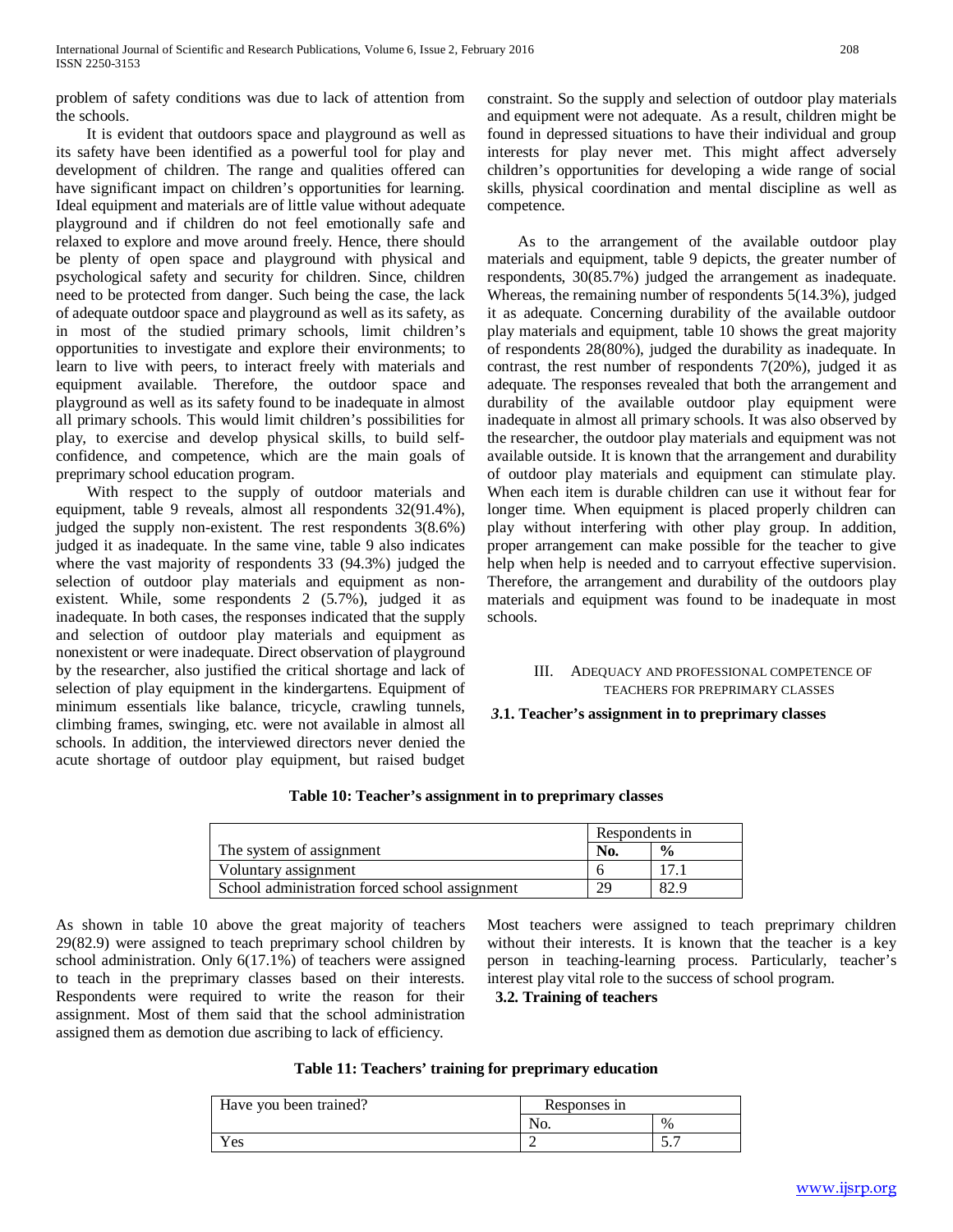|--|

 As indicated in table 11 above, most of the respondents 33(94.3 %), were not trained for preprimary education. Only 2 (5.7%) had training in preprimary education. This reveals that almost all the teachers in the assigned to teach preprimary schools were not trained as a teacher in the preprimary education. Rather they were trained to teach primary schools. Further, to identify the availability of opportunity for in-service training and refresher courses respondents was asked.

#### **3.3. Opportunity for in-service training of teachers**

#### **Table 12: Availability of opportunity for in-service training of teachers**

| Do you frequently get in-service training? | Respondents in |               |
|--------------------------------------------|----------------|---------------|
|                                            | NO.            | $\frac{0}{0}$ |
| Y es                                       | -              | -             |
| No                                         |                | .00           |

 As revealed in table 12 above, all respondents 35(100%), said there was no an opportunity for in-service training. This shows that the absence of opportunity for in-service training or refresher courses for all teachers who were assigned to teach preprimary children. Besides, the interviewed directors had expressed the absence of in-service training provided for teachers. Directors said that this had created lack of selfconfidence and feelings of inadequacy in their profession among those teachers who were assigned to teach preprimary school children. In-service training is an essential part of the on-going work and development of preschool education. Both qualified and unqualified teachers need to have access to up-to-date information that enables them aware of standards required at all times. Periodic refresher courses, workshops, seminars, and conferences are required so that teachers can keep themselves abreast of current trends and research and their application to understanding of children and curriculum development. Inservice training should not be seen merely as a way of bringing teachers up-to-date. Training that is worthwhile, will offer more than that. It will allow teachers to look critically at their own practice and identify strengths and weaknesses in it along with ways of moving forward. Preprimary school teachers are required to be alert to all educational implications in all experiences and at all times. Hence, in-service training is expected to equip teachers with newer and better teaching procedures that will help them carry out their professional responsibilities effectively. However, in the studied primary schools, an attempt made to improve the professional skills and expertise of teachers through relevant on-going professional development was limited. An effort made to bridge the gap created due to the absence or shortage of pre-service training to meet children's need through in-service training was very minimal. Teachers' hardly had opportunities to upgrade and acquaint themselves with changes and innovations in the system. Thus, the opportunities for in-service training of teachers were minimal and limited. This situation therefore would have a negative impact on the performance of the teachers, which in turn affects children's learning as a whole in the studied primary schools.

## IV. THE EXTENT OF PARENT – SCHOOL RELATIONSHIP TO ASSIST CHILDREN'S LEARNING

## **4.1. The existence of parent-school partnership**

## **Table 13: The existence of parent-school partnership**

| Is there parent-school partnership? | Respondents in |               |
|-------------------------------------|----------------|---------------|
|                                     | NO.            | $\frac{0}{0}$ |
| Yes                                 |                | 34.3          |
| No                                  | $\sim$         |               |

 As depicted in table 13 above, the great majority of respondents 23(65.7%), indicated the absence of partnership to assist children's learning. Whereas, the rest respondents 12(34.3 %), indicated the existence of partnership. The responses revealed the lack of partnership in most of the studied primary schools. In this respect, both directors were interviewed to express their views. Directors have admitted the lack of partnership to assist children's learning. As to many directors, on one hand, most parents have limited knowledge and experiences about the objectives or purposes and methods of preprimary education. As a result, they did not realize the importance of the link between parent and school. Thus, they have left every responsibility to kindergarten teachers considering themselves as if they cannot contribute anything to education of their children. On the other hand, some teachers' lacks know- how to work with parents. For this, they blame their lack of practical training to work with parents in teacher education institutions. Some other teachers, lack commitment, initiatives, and responsibility to form partnership with parents.

 It is clear that parent-school partnership in early years, is immense important for children's overall development. Preprimary school working in isolation from parent is impotent.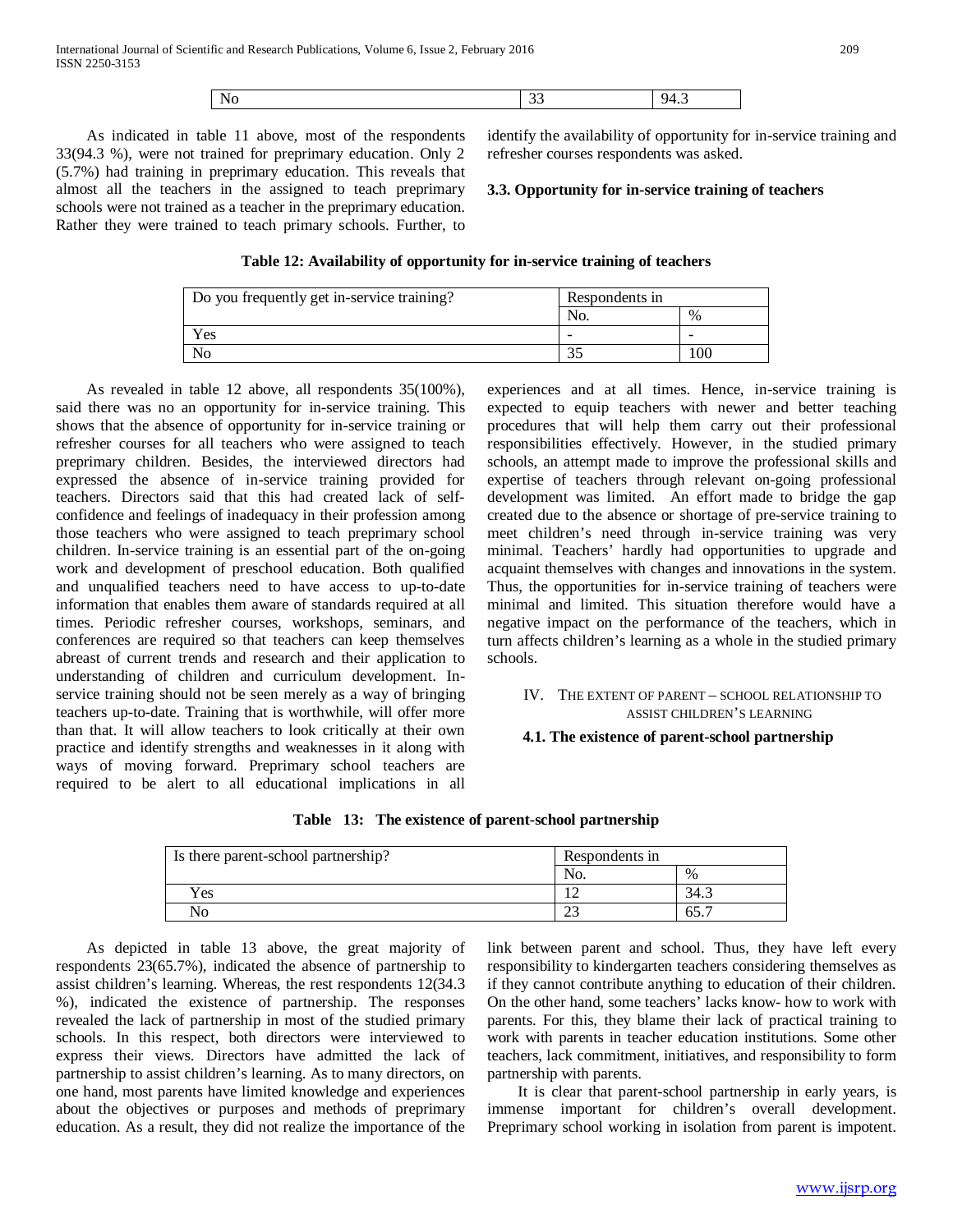Cooperation between both parties will benefit the kindergarten, the parent and the child. Benefits to the school include, it fosters parents' positive attitudes toward the school so that they can support the effort of the institution in such ways as fundraisers, resource persons, decision makers and implementers. Benefits to the parents include they can understand the purposes and methods of kindergarten and work constructively with teachers. They can also have a chance to gain more realistic pictures of their child's strengths and weaknesses. Children are also benefited from joint work of institutions for their welfare. It can foster confidence, independence and increases the chance for greater achievement and stimulates wholesome attitudes toward the teachers and the program. However, in most of the studied primary schools, the results indicated the existence of rift between parents and schools to maintain proper partnership. Many of the schools failed to promote the idea that parents are an integral part of children's education. Parents also lack clear awareness about the objectives and activities of the school to work together effectively and harmoniously. In addition, some teachers lack training in using effective communication skills and strategies to overcome knowledge barriers and gain support from parents. Professional commitment to communicate with parents and an attempt to share responsibilities for children's educational success seems minimal.

 Hence, there was a lack of effective parent-school partnership to assist children's learning in the studied primary schools. Working with parents had never been prioritized in most schools. As a result, getting their full cooperation was a great challenge. The lack of such an essential ingredients might contribute to children's poor adjustment and performance to meet their own goals in the studied primary schools.

**4.2. Means of communication used with parents** 

|  | Table 14: The most commonly used means of communication with parents |  |
|--|----------------------------------------------------------------------|--|
|--|----------------------------------------------------------------------|--|

|                              | Respondents in |      |
|------------------------------|----------------|------|
| Means of communication       | N <sub>o</sub> | $\%$ |
| A forum for parent education |                |      |
| Meetings and discussion      |                |      |
| Telephone calls              |                |      |
| Parental visits              |                |      |
| Conferences                  |                |      |
| Written letters              |                | 2.9  |
| Children's circulating books |                | 5.7  |
| Verbal messages              | 32             | 914  |

 As revealed in table 14 above, most of the respondents 32(91.4%), indicated verbal messages. Children's circulating books and written letters were indicated by 2(5.7%), and 1(2.9%) of the respondents respectively. Parental visits, conferences, telephone calls, meeting and a forum for parent education were not selected. The responses indicated that a verbal message was the most commonly used means of communication in most of the kindergartens. In contrast, children's circulating books, parental visits, conferences, meetings and discussions, and a forum for parent education were the least used means of communication for parents to participate. As to many of the interviewed directors, the only available means of communication with parents were attendance at annual parents meetings at the beginning and end of the year. In these meetings, due to time constraints and other reasons, parents were often rushed and enforced teachers passing on information. This leaves little room for discussion or debate and made communication one directional and less effective.

Effective means of communication between parents and preprimary school is essential to exchange information and develop links in ways that values and respects the contributions of the children, their family and the setting. On the contrary, in the studied primary schools, the mechanisms through which the schools work and underlying values were not a well established features. An attempt made to use a forum for parent education, conferences, meetings and discussions, parental visits, and the use of children's circulating books which are very effective means of communication found to be one of the most difficult aspects of their work. For partnership to be maintained it would be vital that effective communication strategies to facilitate two directional communication and support should be used; where both parties share mutual accountability, responsibility and mutual gains. Therefore, the means of communication used in almost all schools, for parents to participate were found to be less effective. It never invites parents to play a direct role in the education of their children.

#### **4.3. Parents participation in the management of the school**

#### **Table 15: Parents participation in the management of the school**

| Are parents an integral part of management? | Respondents in |            |
|---------------------------------------------|----------------|------------|
|                                             | 'NO.           | $\%$       |
| (es                                         |                | $\alpha$ . |
|                                             | $\sim$         | Q.         |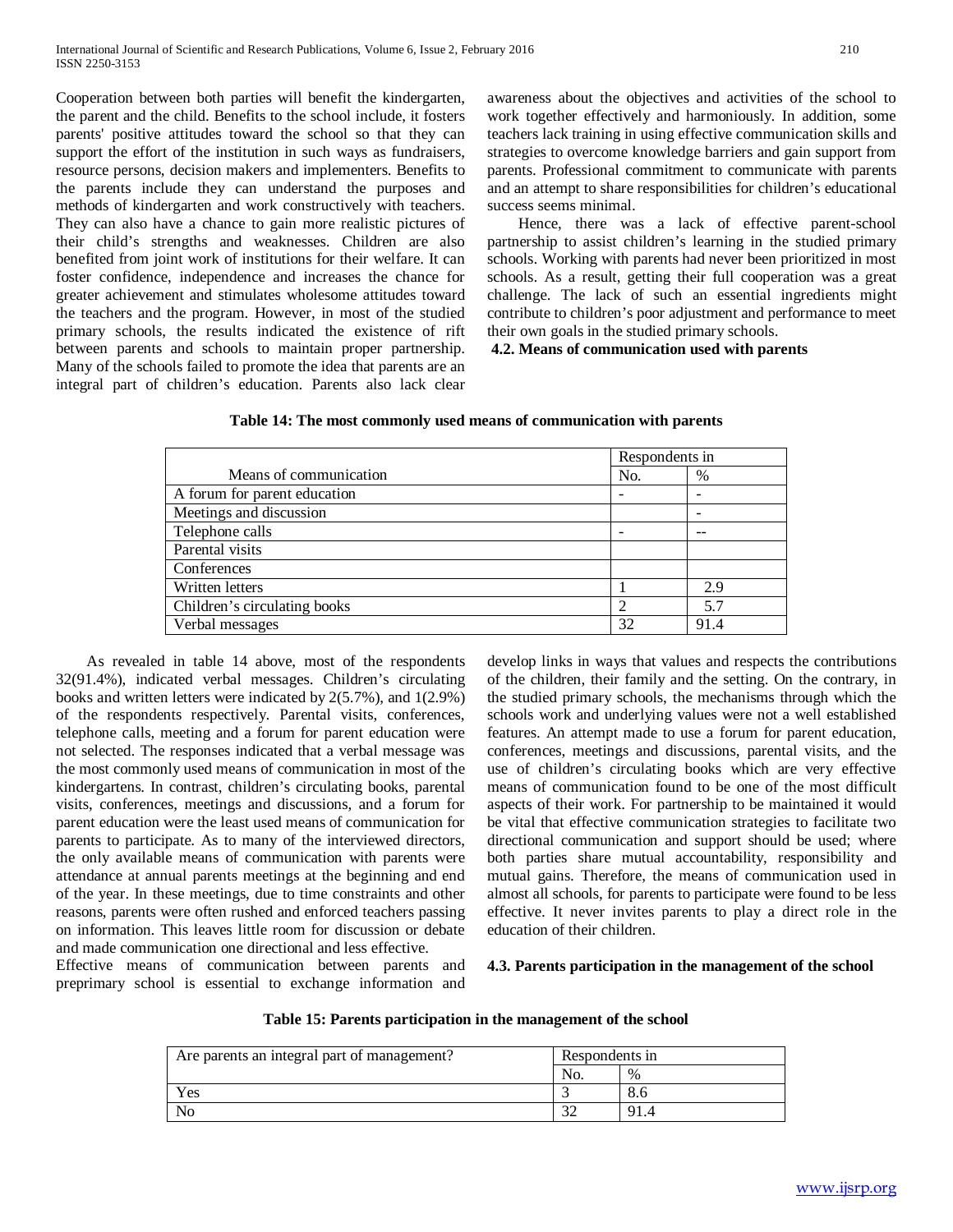As indicated in table 15 above, most of the respondents 32(91.4%), replied that there was no parental participation in the management aspects of the school. Whereas, small number of respondents 3(8.6%), replied the existence of parental participation. The responses revealed that in most of the studied primary schools, there was no parental participation in the management system of the school. In addition, most of the interviewed directors, clarified the absence of parental involvement in the management aspects of many preprimary education was due to much emphasis given to primary school education and lack of encouragement from the schools. It is obvious that the government has legislated for parents to be on the governing bodies and to be partners in the business of running their children's schools. Such partnership although in theory ideal, had not been realized to any great extent in practice in most of the primary schools.

## **Major findings, conclusions and recommendations Major findings**

In brief the following were major findings of the study.

A. The extent of preschool curriculum implementation in the studied primary schools was found to be low. The findings disclosed that the objectives of the curriculum lack focus to address the physical (22.8%), social (14.3%), and emotional (8.6%), development of children in the schools. Besides, the implementation of the contents of the curriculum lack a broad base of emphasis in natural sciences (41%), and aesthetic and creative (19%), areas to build a firm foundation for later attainment of academic, social and life skills. Further, the preprimary education curricular materials were absent in almost all primary schools. Thus, primary school grade one syllabus, teacher's guide and textbooks had been used. Moreover, play (14.2%), discussion (11.5%), learning by doing, role playing, and field trip were the least used instructional methods. Above all, class participation and observation each equally (17.1%), writing and drawing work of children (14.2%), were the least used assessment techniques that would fit the nature of young children. Finally, anecdotal record (8.6%) that could provide accurate and reliable information about the child's performance was the least used.

 B. Classrooms and outdoor spaces, materials and equipment, as well as its organization in the studied primary schools was found to be inadequate. The findings revealed that classroom space provided per child was found to be inadequate (65.7%). In addition, the organization of activity centers (91.4%), and the supply of materials and equipment in the centers (85.77%), was non-existent. Further, appropriate (child-sized) tables and chairs/ benches, for the group of children attending in the schools were found to be inadequate (94.3%). The outdoor space and playgrounds (71.4%), and its safety conditions (74.3%), were also found to be inadequate. Moreover, the supply of play materials and equipment (91.4%), and its selection (94.3%), were found to be non-existent.

 C. Teachers professional skills and competencies to effectively carry on a sound preprimary education found to be low. The study indicated that the great majority of teachers (82.9) were assigned by school administrations that were considered less competent in teaching primary school children. The great majority of teachers (94.3 %), had no training and limited experiences in preprimary children education. All teachers (100%), teaching preprimary children had no opportunity for inservice training or refresher courses to improve or up-date their professional skills and expertise to work effectively in the preprimary education. An assistant teachers were not available in all (100%), primary schools.

 D. The extent of parent-school relationships to assist children's learning in the studied primary schools was found to be low. The findings demonstrated that there was a lack of effective parent-school partnerships (65.7%), to assist children's learning. Children's circulating books, written letter, parental visits, conferences, telephone calls, meeting and a forum for parent education were the least used; that could invite parents to play a direct role in the education of their children. Parental participation or involvement in the management aspects of the school systems was almost non-existent (8.6%).

# V. CONCLUSIONS

 Based on the findings of the study the following were the main challenges of preprimary education organized in primary schools of the studied districts of Jimma Zone.

- 1. Implementing preprimary education curriculum in the primary schools was the main challenges of primary schools of the studied districts.
- 2. Provisions of adequate classrooms and outdoor spaces, materials and equipment supply and organization were other great challenges of primary schools of the studied districts.
- 3. Acute shortages of professionally skilled and competent teachers were also the primary challenges of preprimary education organized in all primary schools of the studied districts.
- 4. Promoting effective partnerships with parents was also among the great challenges of preprimary education organized in all primary schools of the studied districts.

 In conclusion any program that is instituted on unsound basis, bound to fail even if the original policy was excellent. Undoubtedly, preprimary education organized in primary schools in the studied districts had been a neglected branch of education. It had never been considered as an integral part of formal education. And, not yet received due attention and support it deserves. Unless, the prevailing problems were resolved, any gain that was expected from preprimary education organized in primary schools of the studied districts would be hardly obtained.

## VI. RECOMMENDATIONS

In order to improve the current deficient practices of preprimary education organized in primary schools the following measures need to be taken in the studied districts of Jimma Zone.

- 1. The use of grade one curricular materials such as subject syllabus, teacher's guide and student textbook for preprimary education was inappropriate. Thus, the Regional Education Office should urgently made provision of curricular materials particularly the syllabi.
- 2. Until all the required curricular materials reach the schools teachers should use syllabi for selecting content and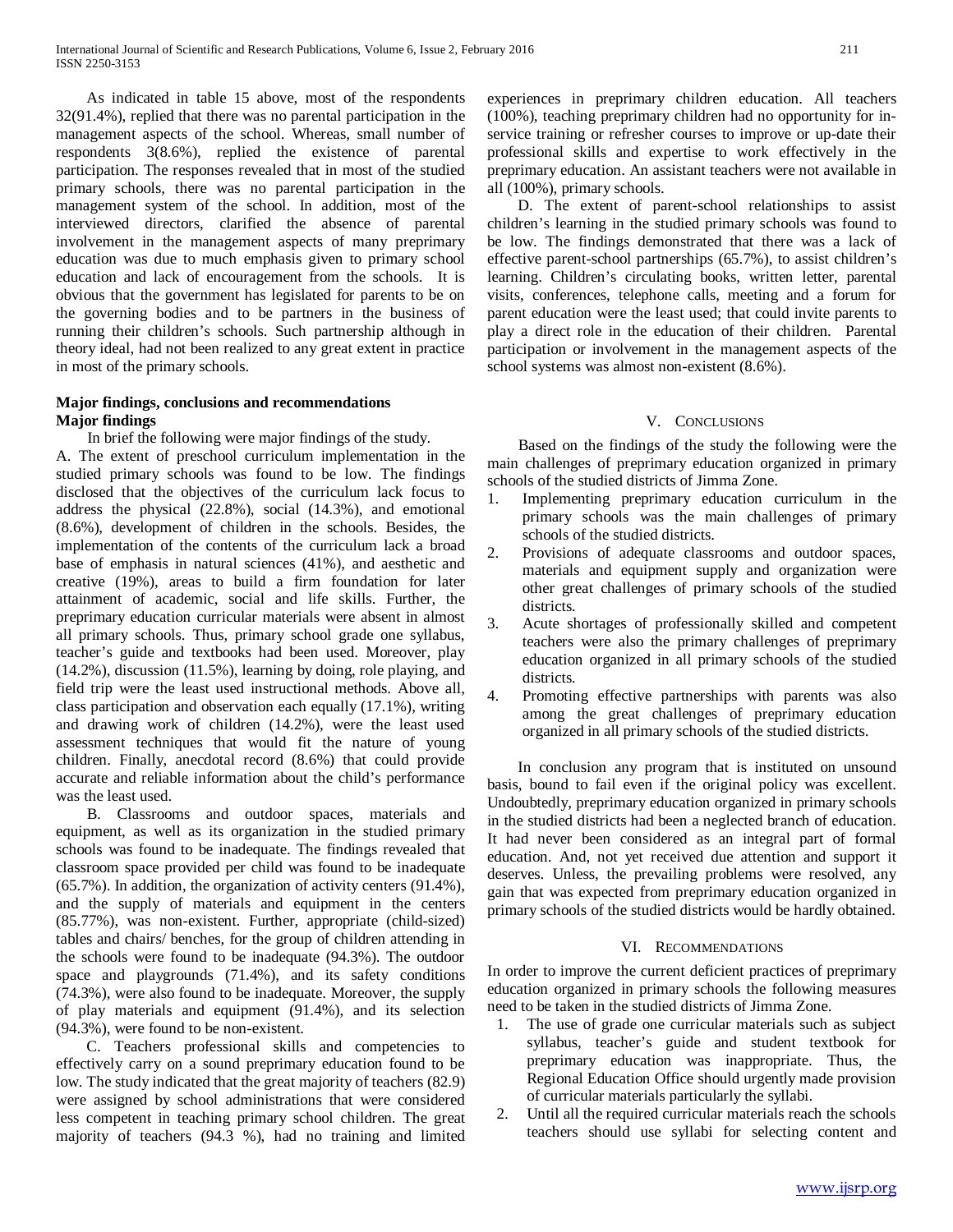learning experiences from children's environment which are meaningful, functional, and adaptable building on and creating interests in children rather than using grade one syllabi.

- 3. Provision of preprimary education syllabi calls for concomitant teachers' awareness raising in teaching materials, methods, assessment techniques, and record keeping systems. Therefore, districts Education Office should familiarize teachers in the proper utilization of teaching materials, methods, assessment, and record keeping systems through workshops, seminars, conferences, etc, as soon as possible.
- 4. The organization of classroom and outdoor spaces, materials and equipment, play an important part in helping children to acquire the skills and competencies associated with preprimary education provision. Therefore, the school administrative bodies should provide the minimum requirements of spaces and safety conditions for preprimary children. Besides, teachers' initiatives, ingenuity and commitment should be strengthened to prepare instructional materials using low cost or locally available raw materials to improve the shortages. In addition, the use of real objects, specimens, and the nature itself should be encouraged. Further, mobilization of the community to effectively contribute with the available knowledge, skills, and fund could do much to minimize the problems.
- 5. Qualified teachers are indispensable to a sound educational program. Therefore, the training of teachers should deserve thoughtful attention from Regional Education Bureau.
- 6. In-service training would go a long way in improving the professional competencies of teachers. So, districts Education Office should organize ongoing workshops, seminars, conferences, and otherwise to enhance the professional competence of preprimary education teachers. Besides, teachers by their own commitment, initiatives and concerns should have to look forward to a better professional life and never cease to learn.
- 7. Effective parent-school relationship is one of the major features of preschool education. Opportunities for children's learning are strengthened as the connections across the parents; school and community are acknowledged and respected. Therefore, to strengthen the bond between parents and preprimary education organized in primary schools:
	- a) Emphasis on community oriented and greater parental participation should be adopted in the all primary schools.
	- b) Effective strategies for working with parents based on the realities of local environment should be employed by all primary schools.
	- c) Continuous efforts should be made by primary school administration to strengthen the partnership with parents. To this effect, a forum for parent education, meetings and discussions, conferences, home visits, etc, are recommended.
	- d) Parents should also take full advantages of all formal and informal means of communication

made available to them to work harmoniously and constructively with the primary schools.

- e) Districts Education Office should provide strong supportive services in raising the awareness of the community, placing on the agenda that parent, communities, and schools are an integral part to work cooperatively for ultimate success of preprimary education.
- 8. Districts Education Office bears enormous responsibilities in running preprimary education. Therefore, it should strictly make sure that a minimal level of requirement in preprimary education program qualities maintained in all primary schools.

 Finally, the writer recommends a more detailed and comprehensive studies in the same area to investigate and further strengthen the practices of preprimary education organized in primary schools of the zone as a whole.

#### **REFERENCES**

- [1] Alkin. M. (1992). Early Childhood Education. The Encylopedia of Educational Research (6th ed.). New York : MacMillan Library Reference. V.2, PP.351-360.
- [2] Althouse, R. (1988). Investigating Science with Young Children. New York: Teachers College Press.
- [3] Beaty, J. (1988). Skills for Preschool Teachers (3rd ed.). New York: MacMillan Publishing Company.
- [4] Bruce, T. (1997). Early Childhood Education (2nd ed.). Hodder and Stoughton Publishing Group.
- [5] Butler, A. (2001). Preschool Education. The Encyclopedia of America. Durban: Grolier Publisher.PP.553-555.
- [6] Chowdhury, A & Choudhury, R. (2002). Preschool Children: Development, Care and Education. New Delhi: New Age International (P) Publisher.
- [7] Christine, H & Jill, F. (1999). A Practical Guide to Activities of Young Children. London: Nelson Thornes Ltd.
- [8] CMEC. (1998). Preparation for Learning: Preschool Education. Toronto: Ontario Ministry of Education and Training.
- [9] Curtis, A. (1998). A Curriculum for Preschool Children: Learning to Learn (2nd ed.). London: Rutledge Publisher.
- [10] Decker, C & Decker, J. (1988). Planning and Administering Early Childhood Programs (4th ed.). Toronto: Merrill Publishing Company.
- [11] Garrick, R .(2004). Playing Outdoors in the Early Years. London: Continuum International Publishing Group.
- [12] Heffernan, H & Todd, E.(1960). The Kindergarten Teacher. Boston: D.C. Heath and Company.
- [13] Hespe, D. (2002). Early Childhood Education Program Expectations: Standard of Quality. Trenton: New Jersey Department of Education.
- [14] IDRC. (1983). The Relationship between Preschool and Primary Education. Proceedings of Workshop on Preschool Research. Ottawa Ministry of Education and Training.PP.18-50.
- [15] Isenberg, J & Jalongo, M. (1993). Creative Expression and Play in the Early Childhood Education. New York: Macmillan Publishing Company.
- [16] Kuppuswamy, B. (1980). A Textbook of Child Behavior and Development (2nd ed.). New Delhi: Vikas Publishing House Pvt. Ltd.
- [17] Kurian, T. (1988). Preschool Education. World Education of Encyclopedia. New York: Facts on Publications. V.1. PP.377-388.
- [18] Miller, P. & McDowelle, J. (1993). Administering Preschool Programs in Public Schools: Practitioners Handbook. California: Singular Publishing Group, Inc.
- [19] MOE. (2002). Education Sector Development Program II (ESDPII). Addis Ababa: MOE.
- [20] (2002). The Education and Training Policy and its Implementation. Addis Ababa: MOE.